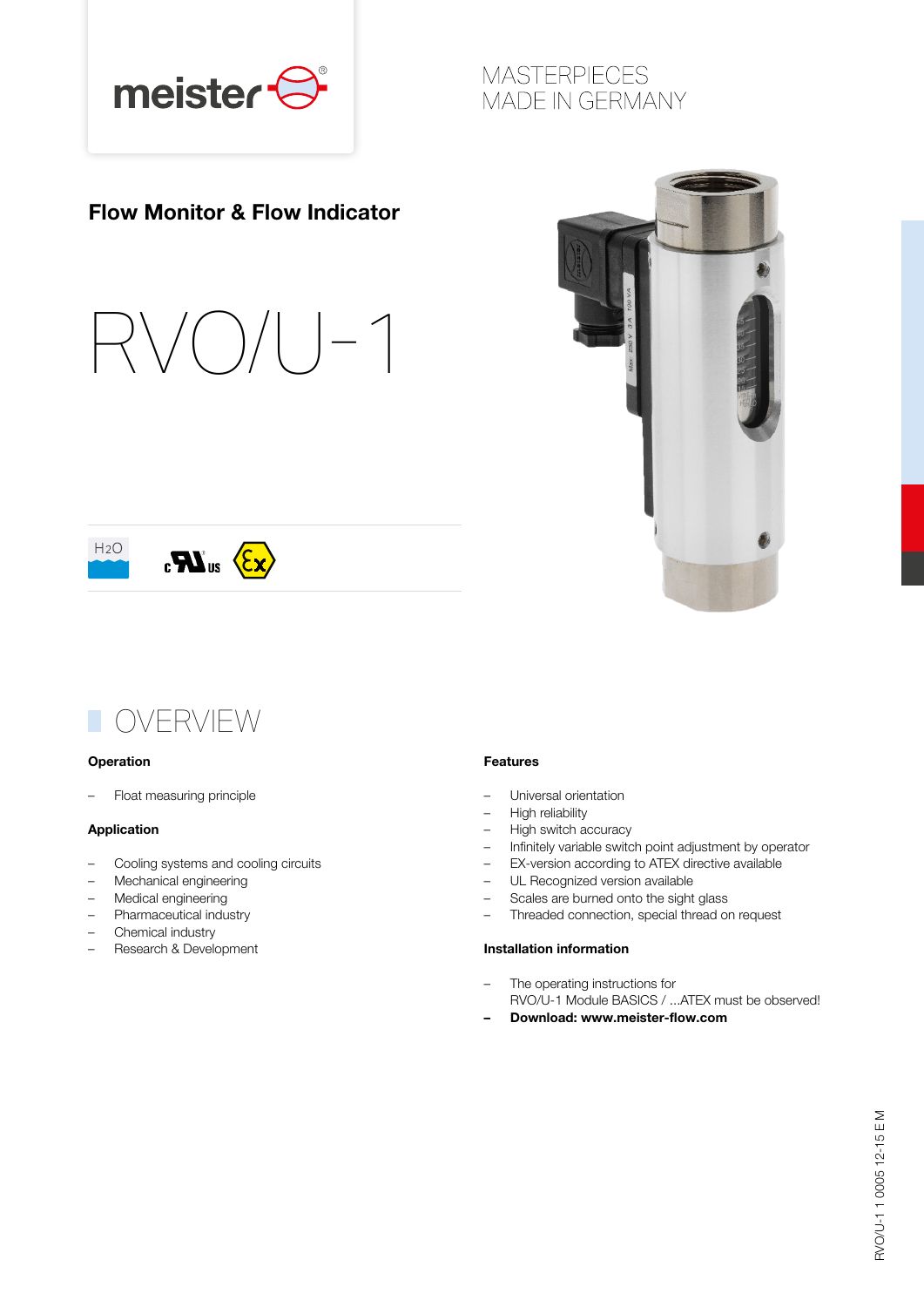### **OPERATING DATA**

| Operating pressure, max.  | 10 bar                   |
|---------------------------|--------------------------|
| <b>Pressure drop</b>      | $0.02 - 0.4$ bar         |
| Temperature, max.         | 100 °C (optional 160 °C) |
| <b>Measuring accuracy</b> | $\pm$ 10 % of full scale |
|                           |                          |

Changed operating data apply to the devices in explosion-proof design according to ATEX directive. Refer to the Operating Instructions for RVO/U-1 Module ATEX.

For UL Recognized devices, changed operating data apply. Refer to the Operating Instructions for RVO/U-1 Module BASICS. Download: www.meister-flow.com

# **NEASURING RANGES**

| Switch range for H <sub>2</sub> O at 20 °C <sup>(1)</sup> |     |           |  |  |
|-----------------------------------------------------------|-----|-----------|--|--|
| l/min                                                     | gph | gpm       |  |  |
| $8 - 30$                                                  |     | $2.1 - 8$ |  |  |
| $15 - 45$                                                 |     | $4 - 12$  |  |  |
| $30 - 90$                                                 |     | $8 - 24$  |  |  |
| $60 - 150$                                                |     | $16 - 40$ |  |  |
|                                                           |     |           |  |  |

(1) The specified measuring- / switch ranges are valid for water having a density of 1.00 kg/dm<sup>3</sup>, vertical installation of the device and flow direction from bottom to top.

Other installation positions or deviation from the operating densities will increase the measurement error specified in the data sheet.

Operating density for water at 20 °C and 1.013 bar (absolute value): 1.00 kg/dm<sup>3</sup>.

Upon request, special scales for deviating media, different operating conditions and installation positions (only for devices which can be installed in any position) are available.

The specified switch values are switch-off points, i.e. switch values by decreasing flow.

Other measuring- /switch ranges are available upon request.

### **NATERIALS**

| <b>Brass version, wetted parts</b> |                                         | Stainless steel version, wetted parts     |                                         |  |  |
|------------------------------------|-----------------------------------------|-------------------------------------------|-----------------------------------------|--|--|
| Spring:                            | 1.4571                                  | Spring:                                   | 1.4571                                  |  |  |
| Sight glass:                       | DUPAN <sup>®</sup> 50                   | Sight glass:                              | DURAN <sup>®</sup> 50                   |  |  |
| Gaskets:                           | NBR (optional FKM, EPDM) <sup>(2)</sup> | Gaskets:                                  | FKM (optional NBR, EPDM) <sup>(2)</sup> |  |  |
| Magnets:                           | Hard ferrite                            | Magnets:                                  | Hard ferrite                            |  |  |
| all other wetted parts:            | Brass, nickel-plated                    | all other wetted parts:                   | 1.4571                                  |  |  |
| Brass version, non-wetted parts    |                                         | Stainless steel version, non-wetted parts |                                         |  |  |
| Device housing:                    | Aluminium, anodized                     | Device housing:                           | Aluminium, anodized                     |  |  |
|                                    |                                         |                                           |                                         |  |  |

<sup>(2)</sup> Other gasket materials on request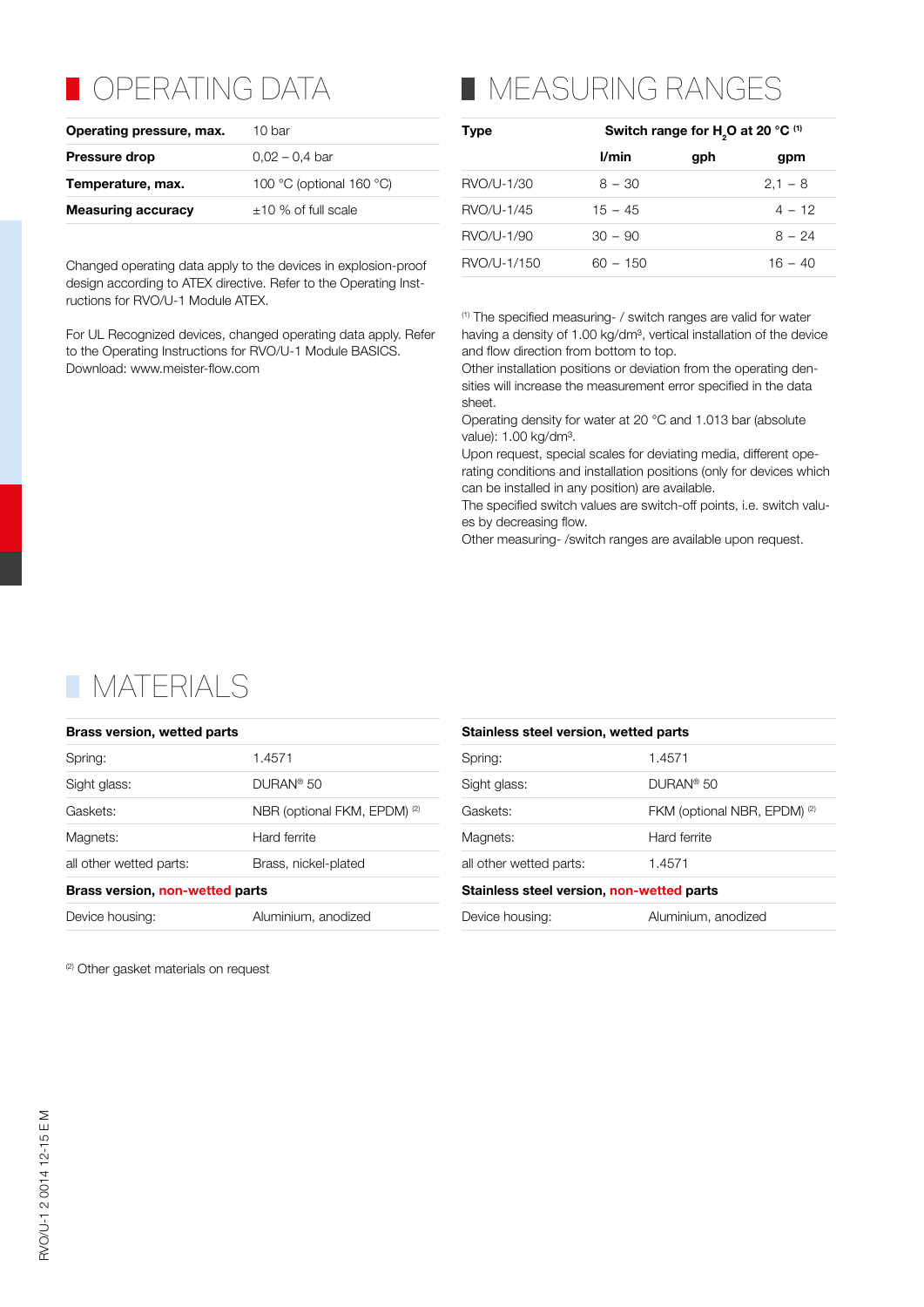







## SUMMARY OF TYPES

| <b>Type</b>    | <b>Overall dimensions [mm]</b> |           |           |       |                |    |                |                | Weight<br>approx. |    |    |      |     |
|----------------|--------------------------------|-----------|-----------|-------|----------------|----|----------------|----------------|-------------------|----|----|------|-----|
|                | G                              | <b>DN</b> | <b>SW</b> | L1    | L <sub>2</sub> | т  | D <sub>1</sub> | D <sub>2</sub> | A1                | A2 | A3 | A4   | [g] |
| RVO/U-1/30     | 3/4"                           | 20        | 41        | 118,5 | 138,5          | 15 | 45             | 50             | -                 |    |    | ~104 | 850 |
|                | 4 H                            | 25        | 41        | 118,5 | 158,5          | 17 | 45             | 50             |                   |    |    | ~104 | 900 |
| RVO/U-1/45     | 3/4"                           | 20        | 41        | 118,5 | 138,5          | 15 | 45             | 50             | -                 |    | -  | ~104 | 850 |
|                | 4 H                            | 25        | 41        | 118,5 | 158,5          | 17 | 45             | 50             |                   |    |    | ~104 | 900 |
| RVO/U-1/90     | 3/4"                           | 20        | 41        | 118,5 | 138,5          | 15 | 45             | 50             | -                 |    |    | ~104 | 850 |
|                | 4 H                            | 25        | 41        | 118,5 | 158,5          | 17 | 45             | 50             | -                 |    |    | ~104 | 900 |
| RVO/U-1/150 1" |                                | 25        | 41        | 118,5 | 158.5          | 17 | 45             | 50             |                   |    |    | ~104 | 900 |